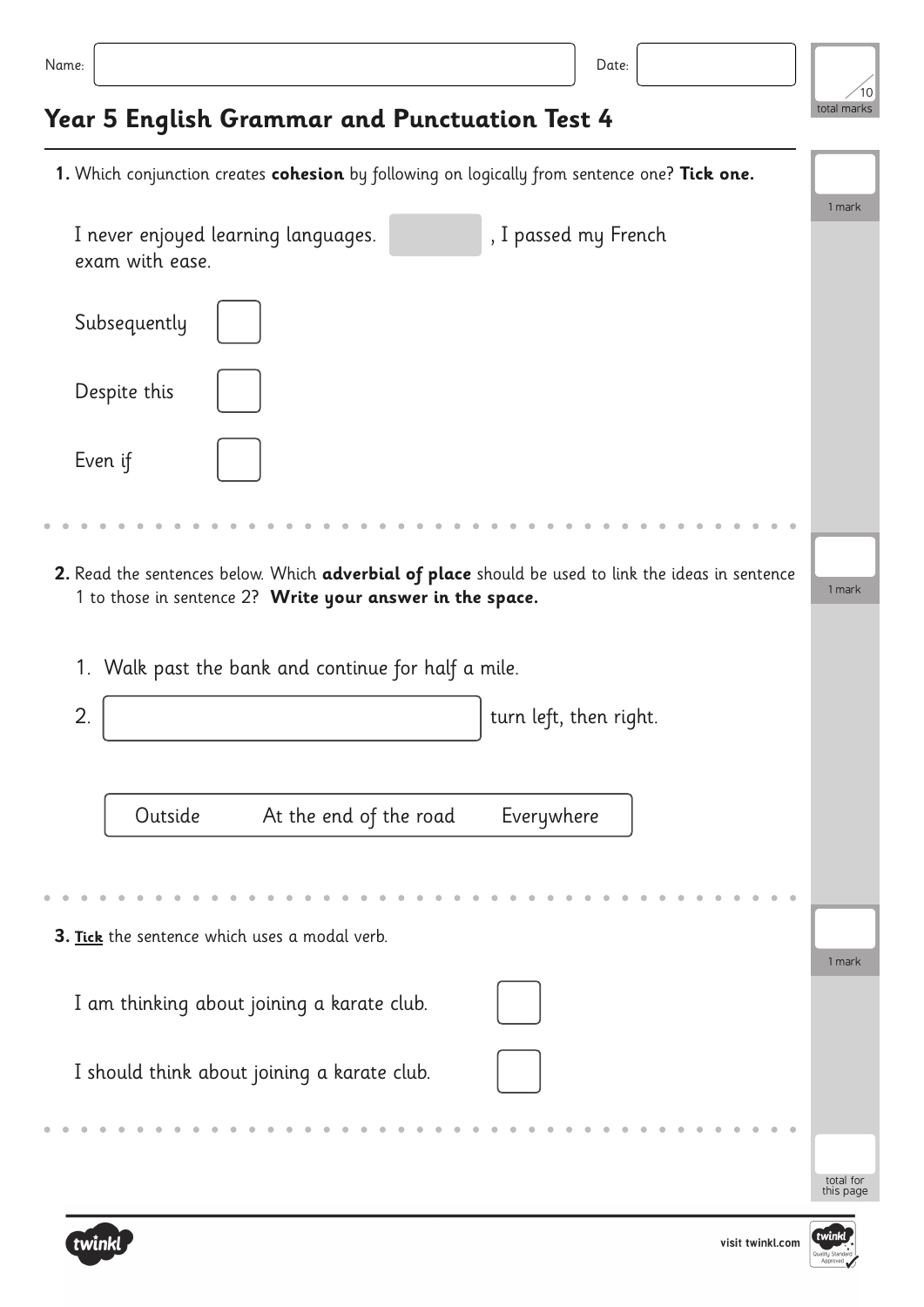

**5.** Which verb prefix matches each word? **Tick one box** for each example.

| <b>Verb</b>                                                            | dis | de | mis | over | re |
|------------------------------------------------------------------------|-----|----|-----|------|----|
| understand                                                             |     |    |     |      |    |
| believe                                                                |     |    |     |      |    |
| hydrate                                                                |     |    |     |      |    |
| react                                                                  |     |    |     |      |    |
| visit                                                                  |     |    |     |      |    |
|                                                                        |     |    |     |      |    |
| 6. Tick the sentence which uses commas correctly to avoid ambiguity.   |     |    |     |      |    |
|                                                                        |     |    |     |      |    |
| For lunch I like to have lemonade sandwiches, fruit and crisps.        |     |    |     |      |    |
| For lunch I like to have lemonade, sandwiches, fruit and crisps.       |     |    |     |      |    |
|                                                                        |     |    |     |      |    |
| 7. Underline the relative clause in the sentence below.                |     |    |     |      |    |
|                                                                        |     |    |     |      |    |
| My cousin, who has completed the London Marathon many times, is a very |     |    |     |      |    |
| talented runner.                                                       |     |    |     |      |    |
|                                                                        |     |    |     |      |    |
|                                                                        |     |    |     |      |    |
|                                                                        |     |    |     |      |    |



 $\bullet$ 

visit twinkl.com

1 mark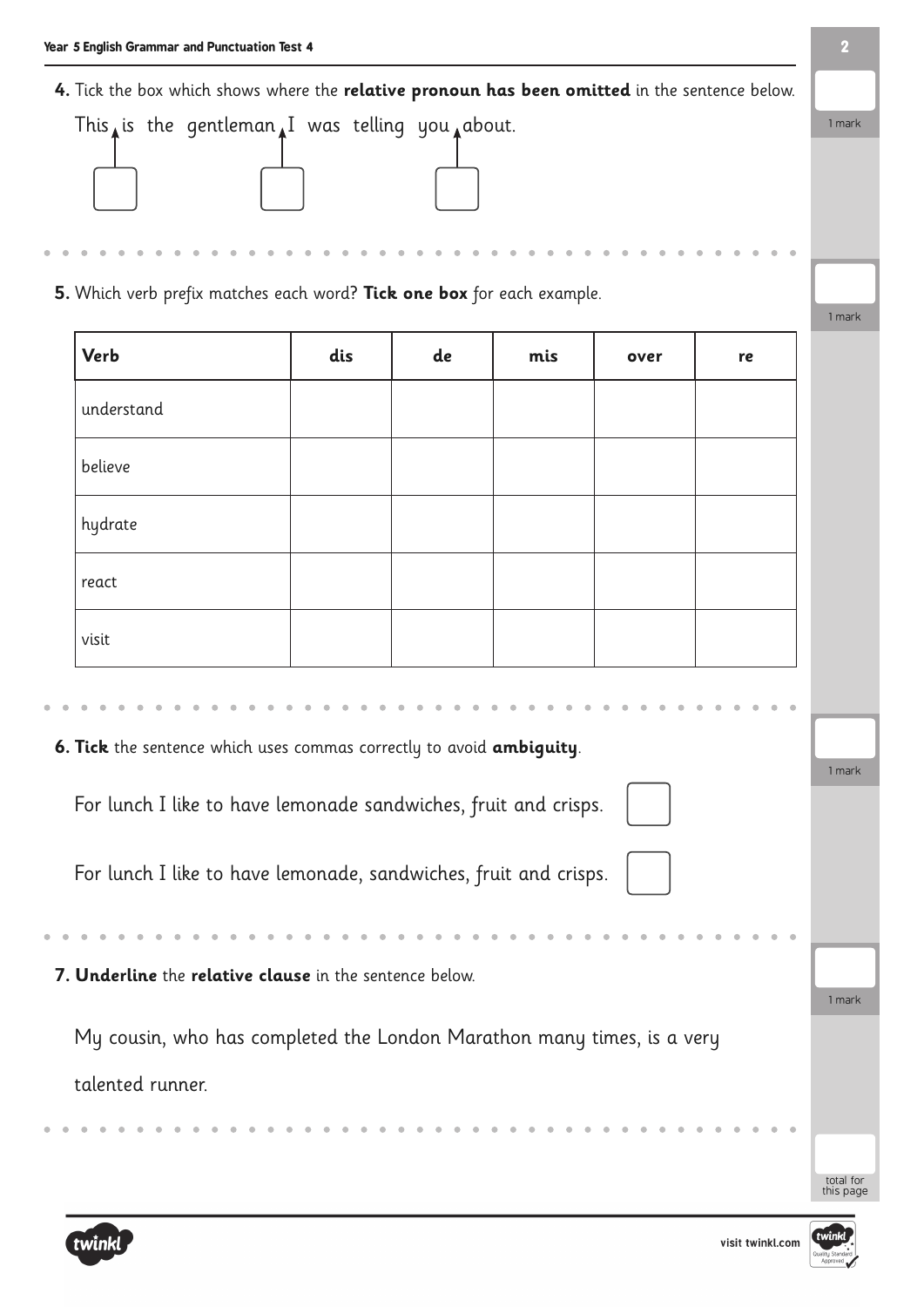**8.** Underline a **verb suffix** and an **adverb possibility** to complete the sentence below.

Please not everyone of the following: it has finally been confirmed

that the Queen will be visiting on Tuesday next week.

Two people both wearing raincoats were walking a dog along the canal towpath. **9. Add** appropriate **parenthesis** to the sentence below. **Verb Suffixes** ate ify ise **Adverbial** likely definitely possibly 1 mark

**10.** Look at the words in the table. Are they **modal verbs** or **adverbs of possibility**? **Tick one option.**

| <b>Word</b> | <b>Modal Verb</b> | <b>Adverb of Possibility</b> |
|-------------|-------------------|------------------------------|
| could       |                   |                              |
| possibly    |                   |                              |
| will        |                   |                              |
| must        |                   |                              |
| surely      |                   |                              |
|             |                   |                              |

 $**FND OF TEST**$ 



total for<br>this page

1 mark



1 mark